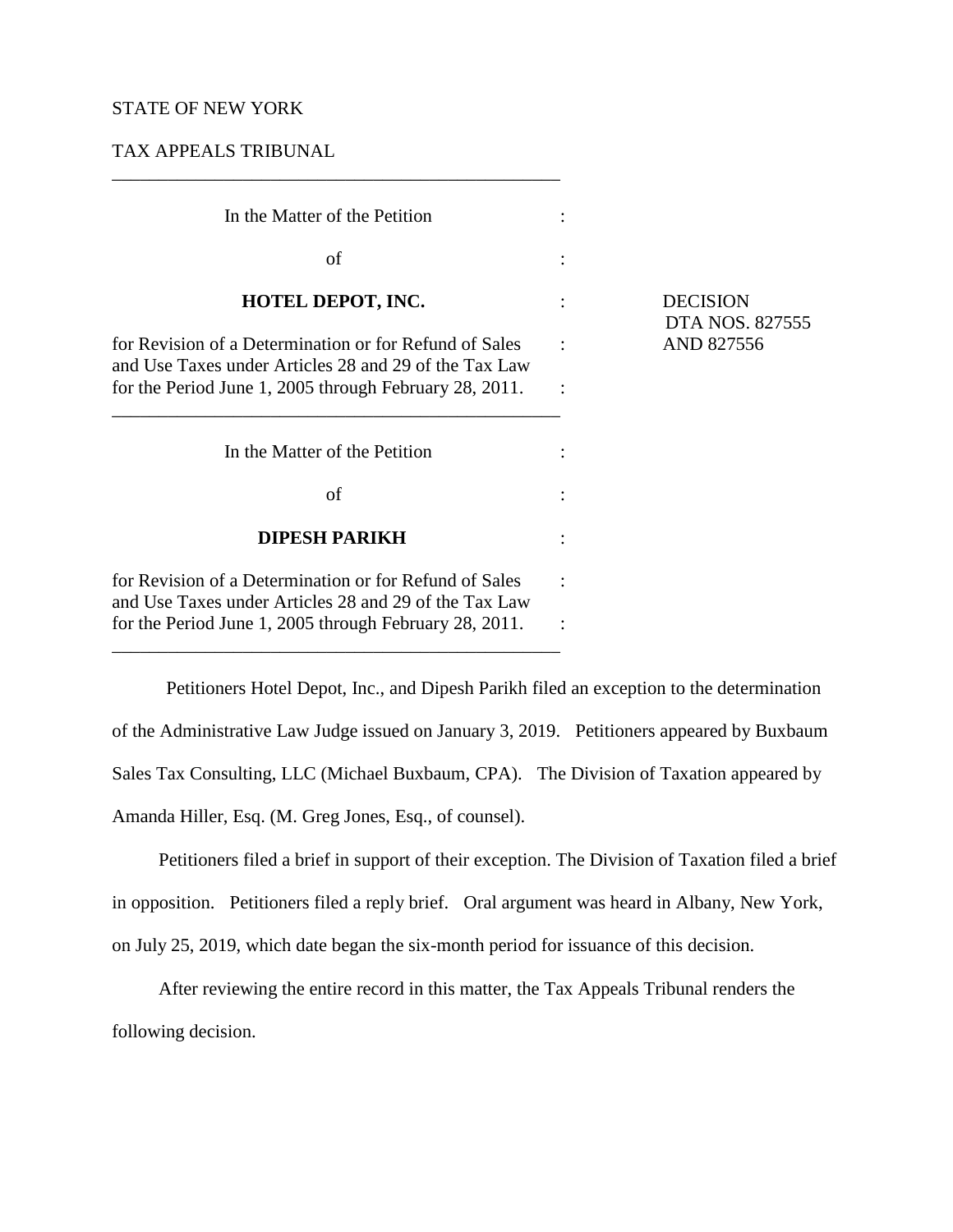#### *ISSUES*

I. Whether a rational basis existed for the issuance of the notices of determination at issue.

II. Whether, if so, petitioners have sustained their burden to prove the audit methodology used by the Division of Taxation was not reasonably calculated to reflect the tax due.<sup>1</sup>

# *FINDINGS OF FACT*

We find the facts as determined by the Administrative Law Judge, except for finding of fact 3, which has been modified to more fully reflect the record. The Administrative Law Judge's findings of fact and the modified finding of fact are set forth below.

1. During the period at issue, petitioner Hotel Depot,  $Inc.^2$  sold hotel furnishings, such as beds, draperies, and electronics, with installation if necessary. Its headquarters was in South Plainfield, New Jersey. Petitioner filed a form DTF-17, Application to Register for a Certificate of Authority, dated March 30, 2011. The application listed Dipesh Parikh as a "Responsible Person" for the corporation and showed his title as "President."

2. The Division of Taxation (Division) opened a sales and use tax audit of petitioner's business in July 2011 for the period June 1, 2005 through May 31, 2011. The audit was commenced by Jaclyn Bettiol of the Division's Westchester District Office, and was completed by Kwaku Fordjour, who testified at hearing. Ms. Bettiol commenced the audit by mailing an audit appointment letter, dated July 29, 2011, to petitioner, which enclosed a page listing the books and records that needed to be provided for the whole audit period, including sales

 $\overline{a}$ 

<sup>&</sup>lt;sup>1</sup> As petitioner Dipesh Parikh did not except to the Administrative Law Judge's conclusion that he was a person required to collect sales tax on behalf of petitioner Hotel Depot, Inc., that issue is not discussed further in this decision.

<sup>&</sup>lt;sup>2</sup> "Petitioner" as used below shall refer exclusively to petitioner Hotel Depot, Inc. Petitioner Dipesh Parikh will be referred to as "Mr. Parikh."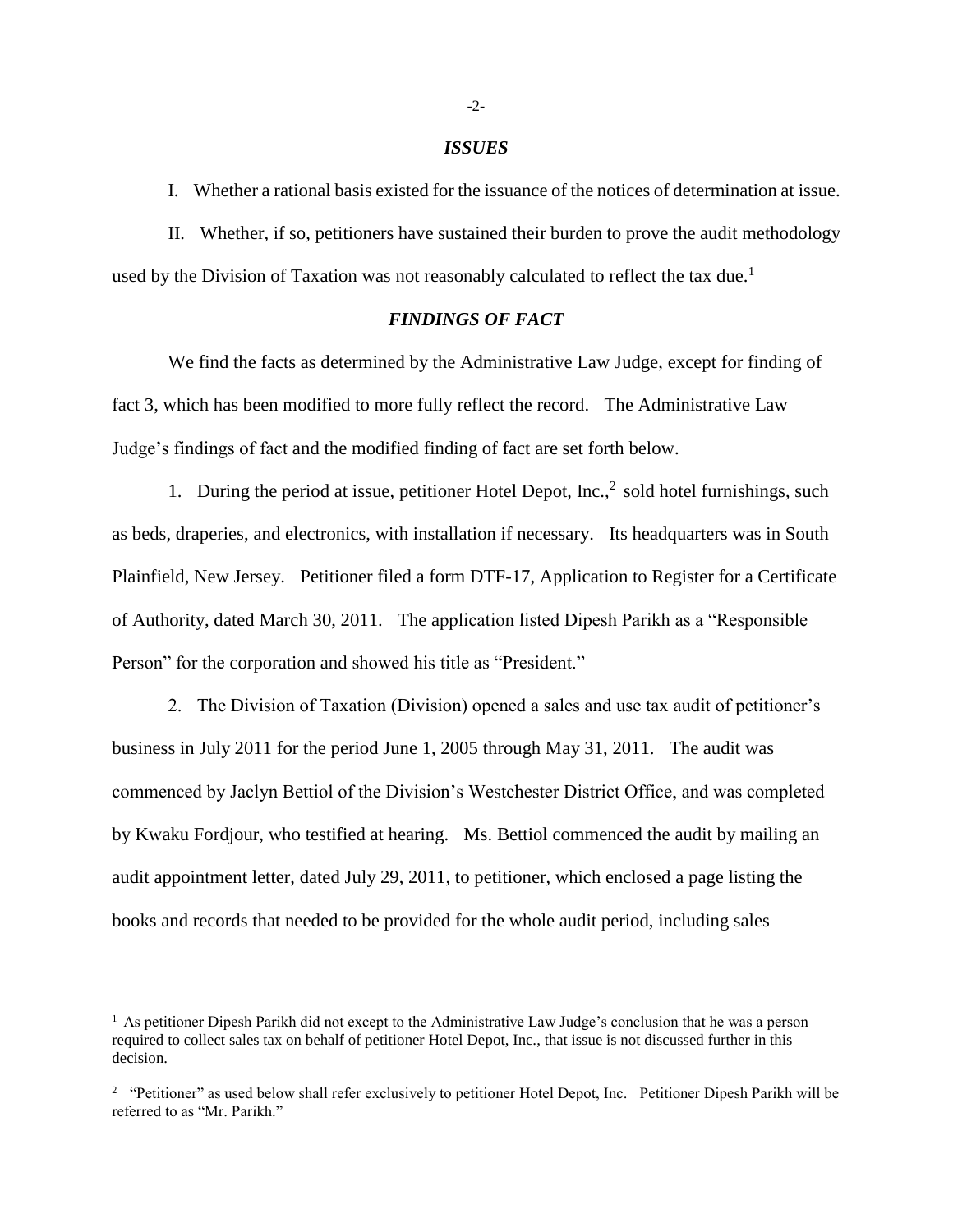invoices, the general ledger, and general journal and closing entries. In response, petitioner's representative, Mr. Stewart Buxbaum, phoned the auditor and contended that petitioner did not have nexus with New York State until the company hired a salesman to seek additional sales in the State, and for that reason had filed the form DTF-17.

3. By a letter to Stewart Buxbaum, dated March 6, 2012, the auditor enclosed documentation, with certain information redacted, regarding a 2006 sale by petitioner to a New York hotel and three other such sales in 2009. The letter stated that the documentation showed that petitioner was performing installation and measurement services in New York, and asked petitioner to review that documentation. Attached to the letter was an information document request (IDR) asking petitioner to supply invoices for specified quarters in the audit period and to fill out the Division's "Responsible Person Questionnaire." By a letter to the auditor, dated March 19, 2012, Mr. Buxbaum provided petitioner's unredacted records with regard to those three sales, which included (i) an invoice, dated November 20, 2006, for window treatment items, with a separate charge for installation, along with petitioner's purchase order to the manufacturer that was going to fulfill the order; (ii) an invoice, dated January 16, 2009, also for window treatment items, with installation included on the same invoice line, and a separate line for freight charges; and (iii) a credit memo, dated December 31, 2008, for the third transaction, which had been canceled. Each of the invoices included a "Bill To" box and a "Ship To" box, the latter box listing the name of a hotel and its address in New York City. Toward the bottom of each was the following preprinted language: "All taxes and freight will be paid by the customer or the owner to the appropriate authority." Underneath the "Subtotal" box for the two invoices is a box for "Sales Tax (0.0%)," which shows no sales tax being charged. The audit file contains many more copies of invoices issued by petitioner, which have the same basic

-3-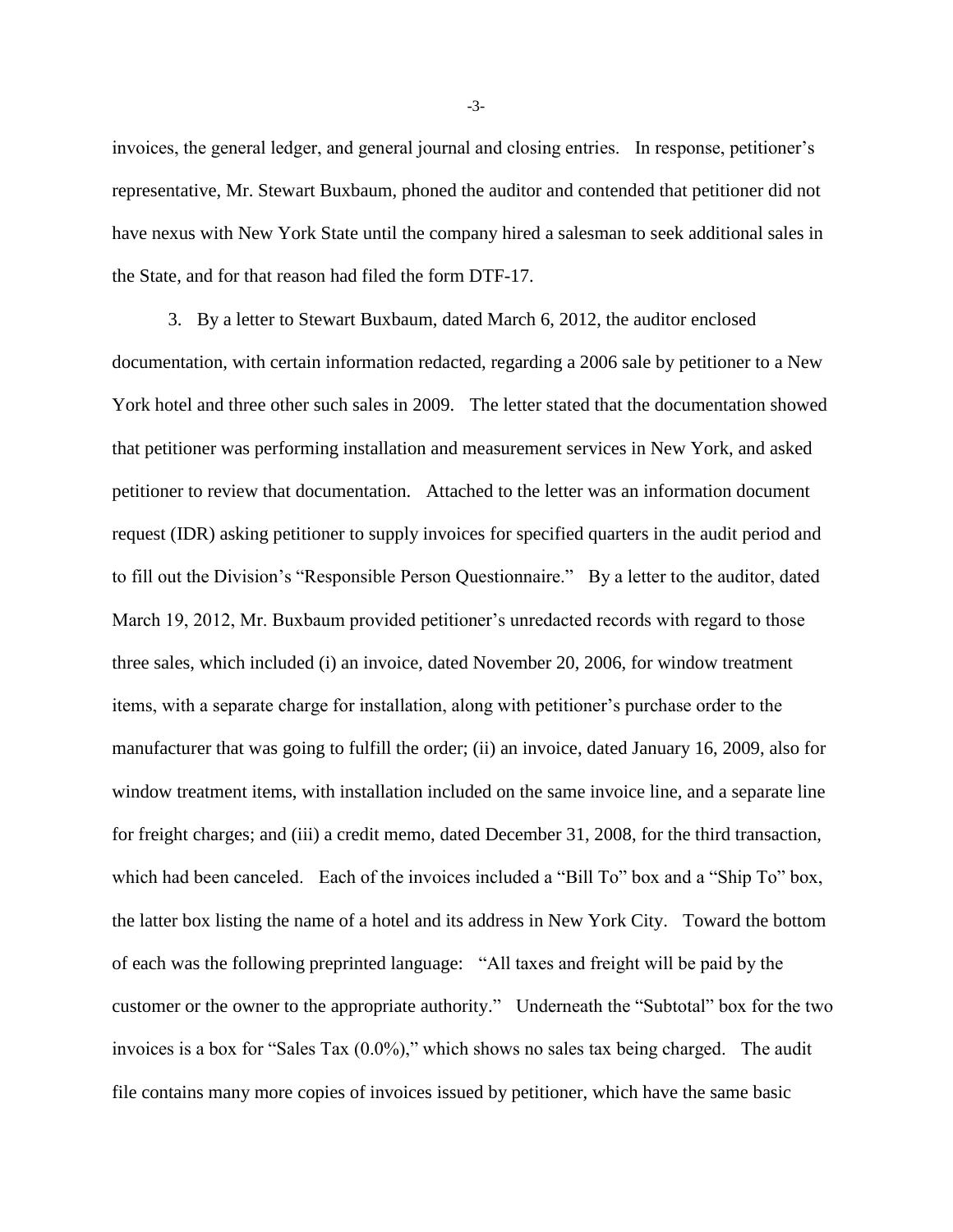format as the November 20, 2006 and January 16, 2009 invoices described above, including the same language regarding the handling of taxes and freight charges. The completed responsible person questionnaire, dated July 18, 2012, lists Mr. Parikh as the responsible person for the corporation with the title of president.

4. The auditor replied to Mr. Buxbaum's March 19, 2012 letter with a letter, dated April 19, 2012, stating that, upon review of the records from petitioner, the Division had concluded that petitioner did have nexus with New York State prior to its application for a sales tax certificate of authority. The letter enclosed another IDR, which requested, among other things, invoices for certain quarters in the audit period and "[p]ayments made for freight bills and delivery charges for the entire audit period." The IDR has a column on which the auditor can check and date to indicate when the requested item was received by the auditor. The box in that column for the entry seeking the invoices was checked and dated May 30, 2012, but the box for the payments made for freight bills and delivery charges was not checked.

5. After the issuance of further IDRs, the auditor eventually determined that petitioner's sales records were an adequate basis on which to perform an audit. The auditor reviewed petitioner's invoices in detail with the help of the Division's Technology Assist Audit Unit, ultimately concluding that 1,675 of petitioner's invoices during the audit period were taxable. All sales invoices showing a New York address in the "Ship-To" box were initially deemed taxable prior to some being excluded as discussed below.

6. To apply the Division's overlapping audit policy, the auditor analyzed petitioner's transactions and identified those sales for which petitioner's New York customer paid sales tax to the Division on audit and gave petitioner credit for the sales tax paid by the customer. The auditor also treated as nontaxable those sales in which petitioner's customer was a seller in a

-4-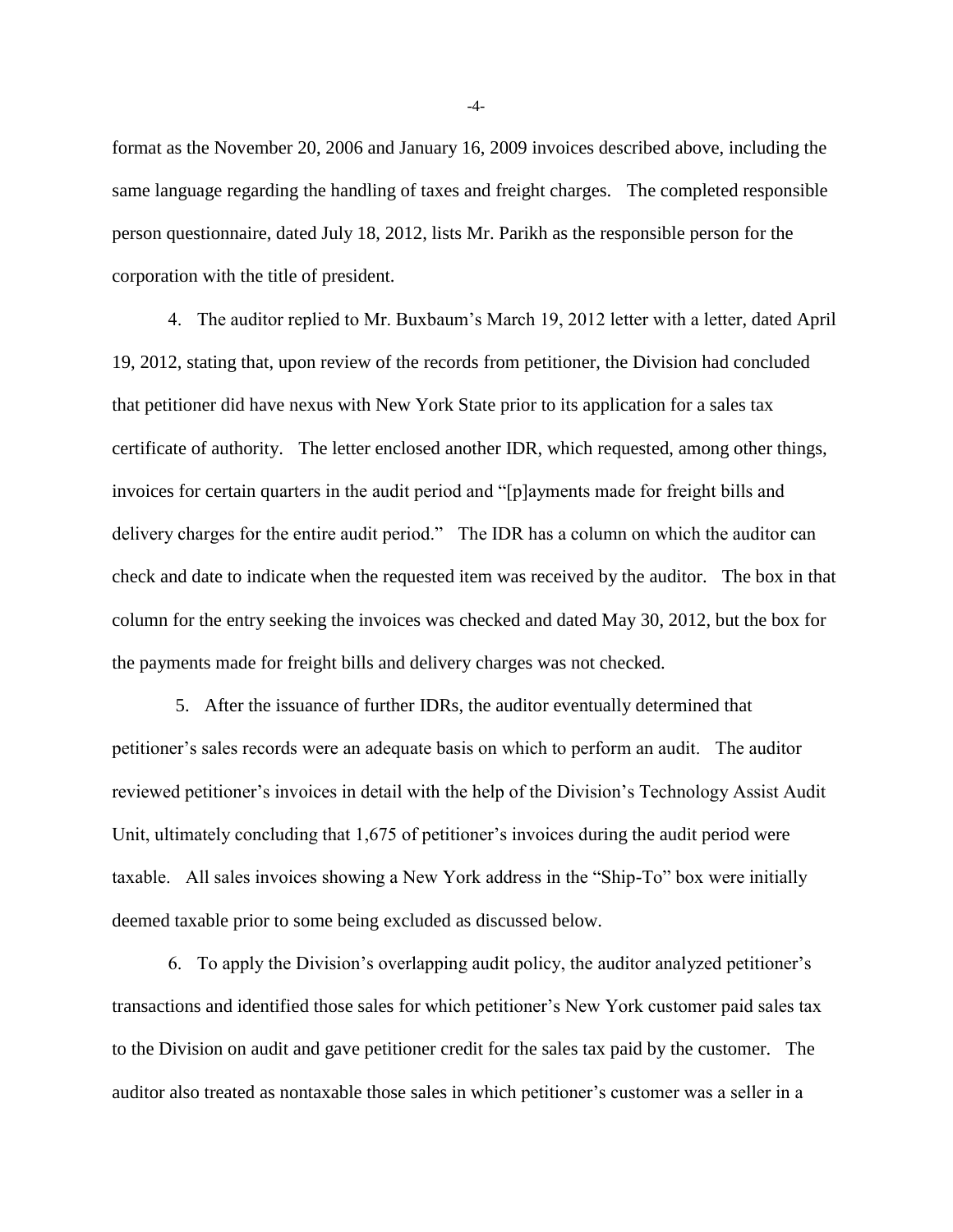bulk sale and the purchaser in the bulk sale paid sales tax to the customer as part of that bulk sale. Finally, the auditor gave petitioner credit for any sales tax it paid on its purchases of hotel room furnishings from its suppliers on the ground that such purchases should have been treated as purchases excluded from tax as sales for resale.

7. As a result of the audit, the Division issued to petitioner notice of determination number L-043675981, dated September 18, 2015, asserting additional sales tax due in the amount of \$2,356,443.87, plus interest, for the audit period, and notice of determination number L-043692953, dated September 21, 2015, to Mr. Parikh, as a person responsible to collect, account for and remit sales and use taxes on behalf of petitioner, asserting tax and interest for the same periods and in the same amounts as the notice issued to petitioner. Both notices indicate, erroneously, that the tax amounts asserted due by the notices were "estimated."

8. Petitioner and Mr. Parikh filed separate requests for conciliation with the Division´s Bureau of Conciliation and Mediation Services (BCMS), which, after holding a conciliation conference, issued conciliation orders sustaining the respective notices of determination issued to petitioners.

9. In response to the conciliation orders, petitioners filed separate petitions with the Division of Tax Appeals and this consolidated proceeding ensued.

10. At hearing, Mr. Fordjour testified that the Division's audit was not an estimated audit, as petitioner's invoices were analyzed in detail, but provided no explanation as to why the notices issued to petitioners indicate that the audit was an estimated one. Consistent with Mr. Fordjour's testimony, the audit file's field audit report states that "[s]ales records were reviewed in detail."

11. On cross examination, Mr. Fordjour testified that, "as far as he knew," the prior

-5-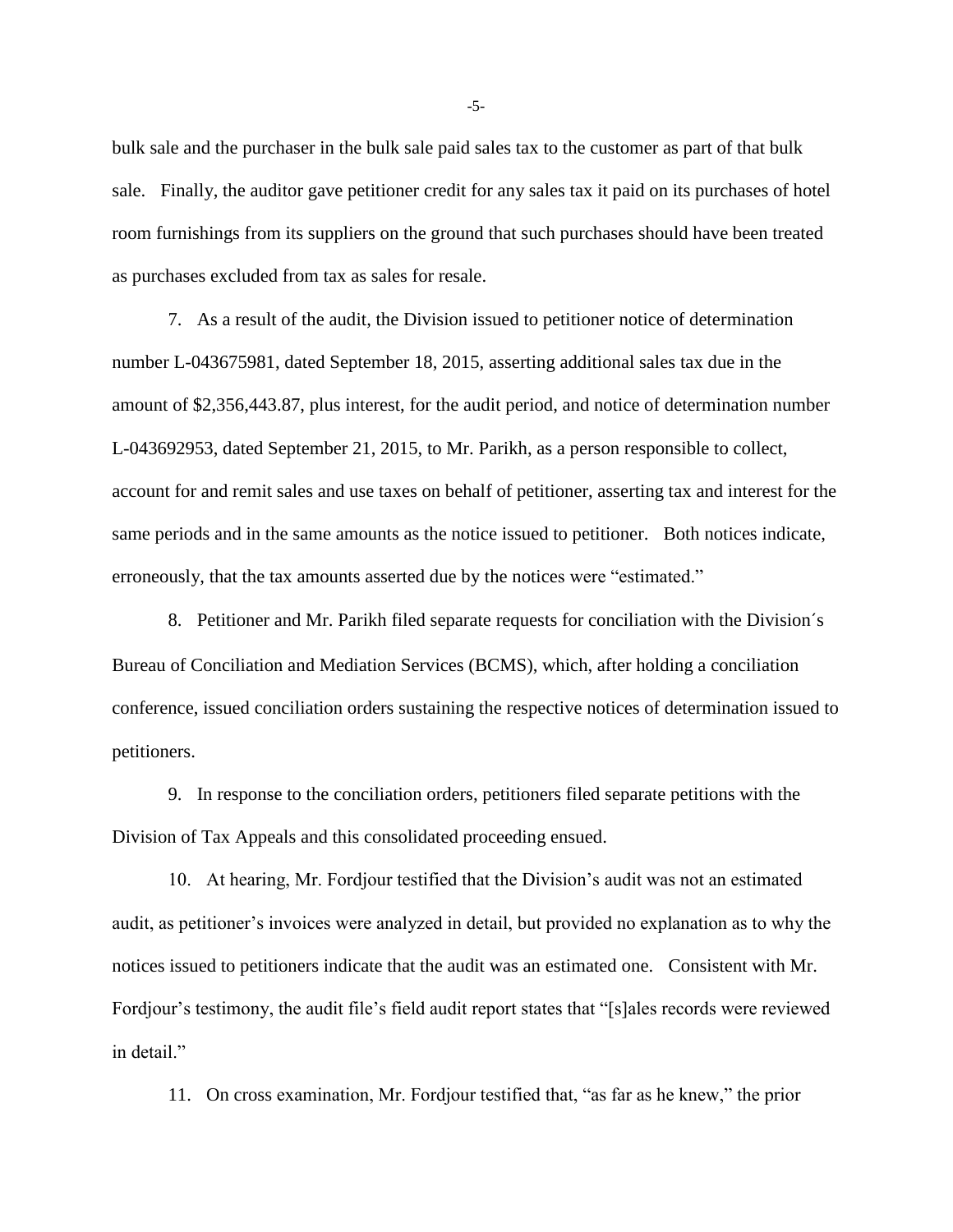auditor had not requested any freight records from petitioner. This is incorrect, as IDR number 3, dated April 19, 2012, asked for freight records (*see* finding of fact 4). The audit file's "Tax Field Audit Record" (DO-220.5) states, in an entry dated July 11, 2012, that Ms. Bettiol noted that she discussed with her section head "additional information" provided by the taxpayer, which included "some freight bills and charges." That documentation is not further described in that entry or elsewhere in the DO-220.5 and does not appear to be mentioned anywhere else in the audit file.

12. As evidenced by Mr. Fordjour's testimony and the audit file, petitioner did not provide the general ledger requested by the first IDR to the auditor.

13. The audit file includes many of petitioner's sales invoices, all of which appear to have the language noted in finding of fact 3 that "[a]ll Taxes & Freight will be paid by the customer or the owner to the appropriate authority." None show any sales tax being charged by petitioner, but a few list sales tax paid by petitioner as a charge for which petitioner seeks compensation from the customer. Included in the audit file is a 17-page bid for a contract to provide furnishings for 70 rooms in a hotel on Fifth Avenue in Manhattan. Page five of the bid package is a document with petitioner's name at the top and that is entitled "Terms and Conditions of Sales and Security Agreement," which, among other things, states: "Shipments: All shipments are by common carrier in accordance with the freight terms set forth on page 3." Page three of the package, in turn, shows that the shipping address is the Fifth Avenue address of the hotel, and lists a charge for freight. Based on their placement in the audit file, these same terms and conditions appear to have been appended to many, if not all, of petitioner's bids for large contracts with hotels.

14. Review of the 14-page DO-220.5 reveals more than 20 entries that describe

-6-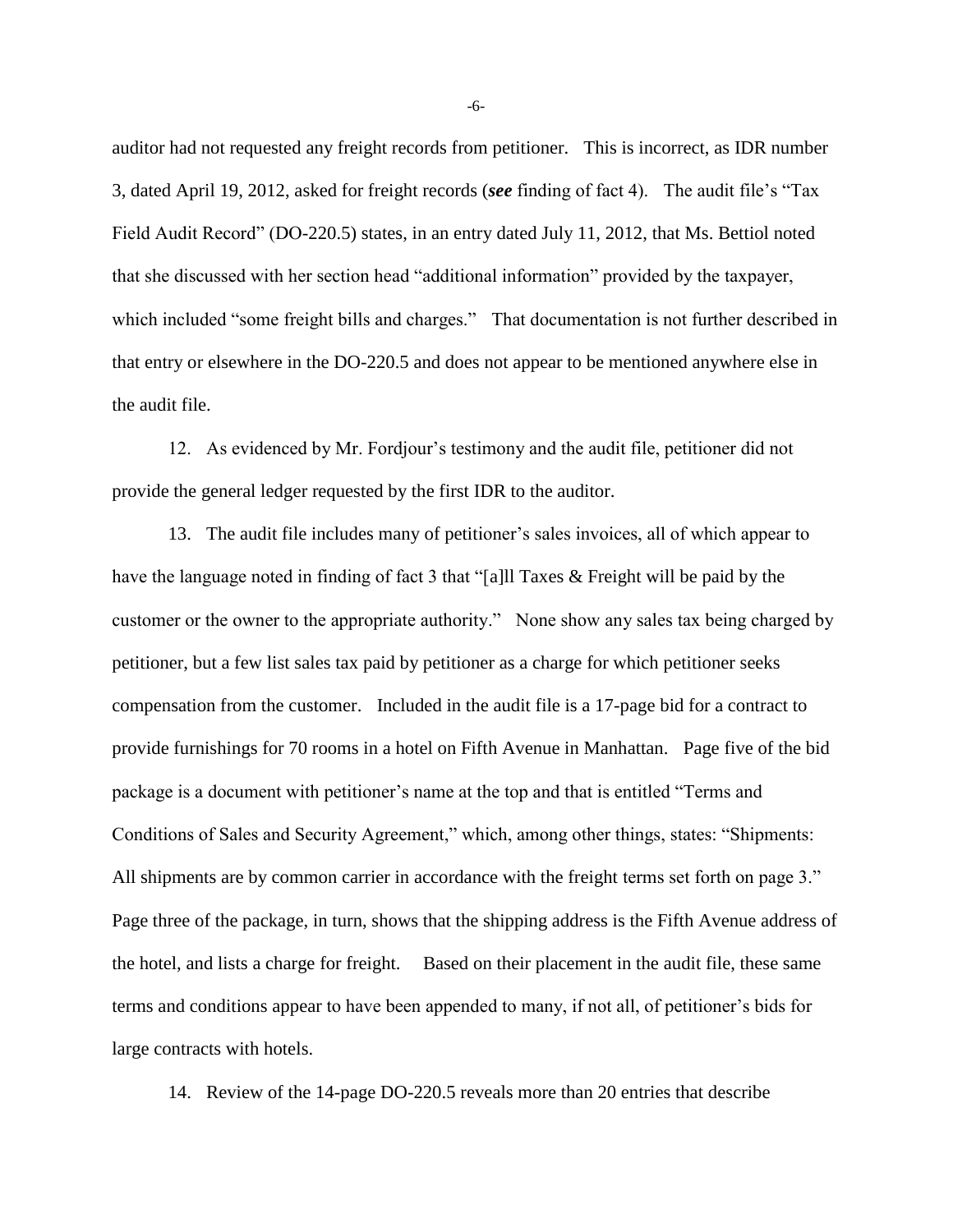telephone calls between the auditor (or the auditor's team leader or section head) and petitioner's representatives, with a short description of the substance of the subject conversation. While two entries show a discussion of petitioner's nexus status and at least four show discussions of the overlapping audit adjustment issue, not a single one of the entries reveals a discussion about any contention on petitioner's part that the hotel room furnishings it sold to its New York customers were not delivered to those customers in New York.

15. Petitioner did not present any witnesses or exhibits at hearing.

### *THE DETERMINATION OF THE ADMINISTRATIVE LAW JUDGE*

The Administrative Law Judge began his determination with a review of the regulations and Tax Law provisions relating to the imposition of sales tax on the receipts on retail sales of tangible personal property and the installation of tangible personal property. The Administrative Law Judge observed that a sale takes place where delivery occurs. He determined that, in the absence of evidence to the contrary, it was not irrational for the Division to treat as taxable, sales on invoices that listed a "ship to" address in New York.

The Administrative Law Judge next determined that the presence of the language "[a]ll taxes and freight will be paid by the customer or the owner to the appropriate authority" on petitioner's invoices further indicates that petitioner's sales involved delivery to customers and not customer pick-ups. Additionally, he found that petitioner Hotel Depot's "terms and conditions" for bids for large contracts with New York hotels included terms indicating that the hotel room furnishings sold by Hotel Depot were to be transported by Hotel Depot to the New York hotel in question.

The Administrative Law Judge determined that, even without the evidence in the audit file indicating that sales involved New York deliveries and thus occurred in New York, the

-7-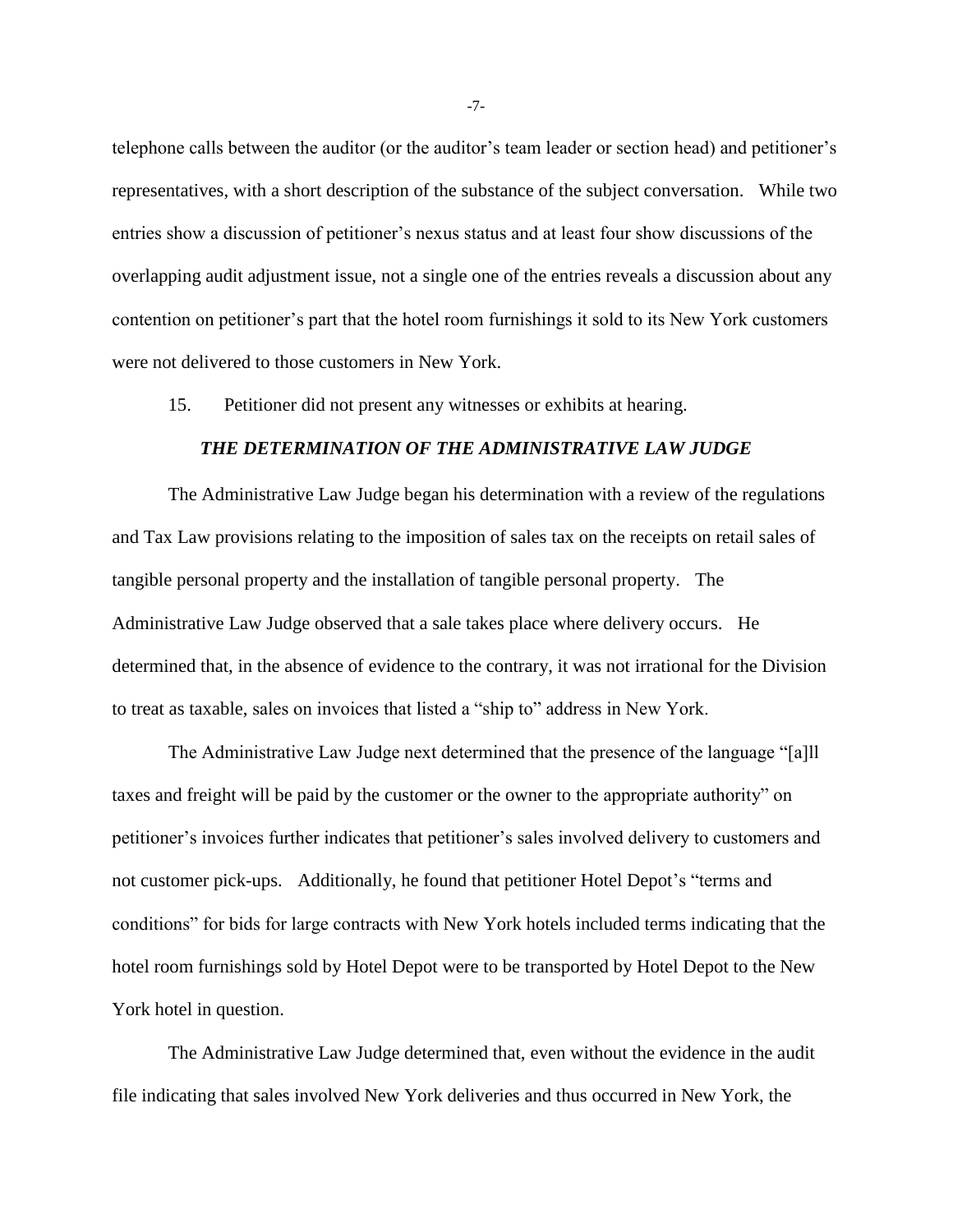conclusion on audit that Hotel Depot's sales were taxable would nevertheless have a rational basis, as petitioner bears the burden of proof on the issue of where delivery occurred and petitioner failed to produce evidence demonstrating that the delivery of its sales occurred outside of New York.

The Administrative Law Judge next reviewed the Tax Law provisions pertaining to the issue of whether Mr. Parikh was a responsible person required to collect tax and is thus liable for the tax due from petitioner. He determined that Mr. Parikh was a corporate officer who introduced no evidence to establish that he was not a person required to collect tax on behalf of the corporation. The Administrative Law Judge, therefore, found that Mr. Parikh failed to meet his burden of proof on that issue.

### *ARGUMENTS ON EXCEPTION*

On exception, petitioners argue that the assessment lacked a rational basis because the Division failed to show that the transactions on which tax was imposed occurred in New York. Petitioners contend that the transfer of title and transfer of possession of the goods sold occurred outside the state. Petitioners assert that the New York Uniform Commercial Code ("UCC") provisions regarding transfer of title should control here. Petitioners also contend that Hotel Depot was just a dealer that collected money from third party vendors who manufactured, shipped and installed the tangible personal property in New York hotels. Petitioners assert that the Division provided no evidence to demonstrate that Hotel Depot paid for, or was responsible for, shipping and thus it must be held that the shipping company was acting as agent of the purchaser. Petitioners reason, therefore, that any tax due was owed by its customers and should have been collected by the Division as a use tax. Petitioners argue that the Division relied on a

-8-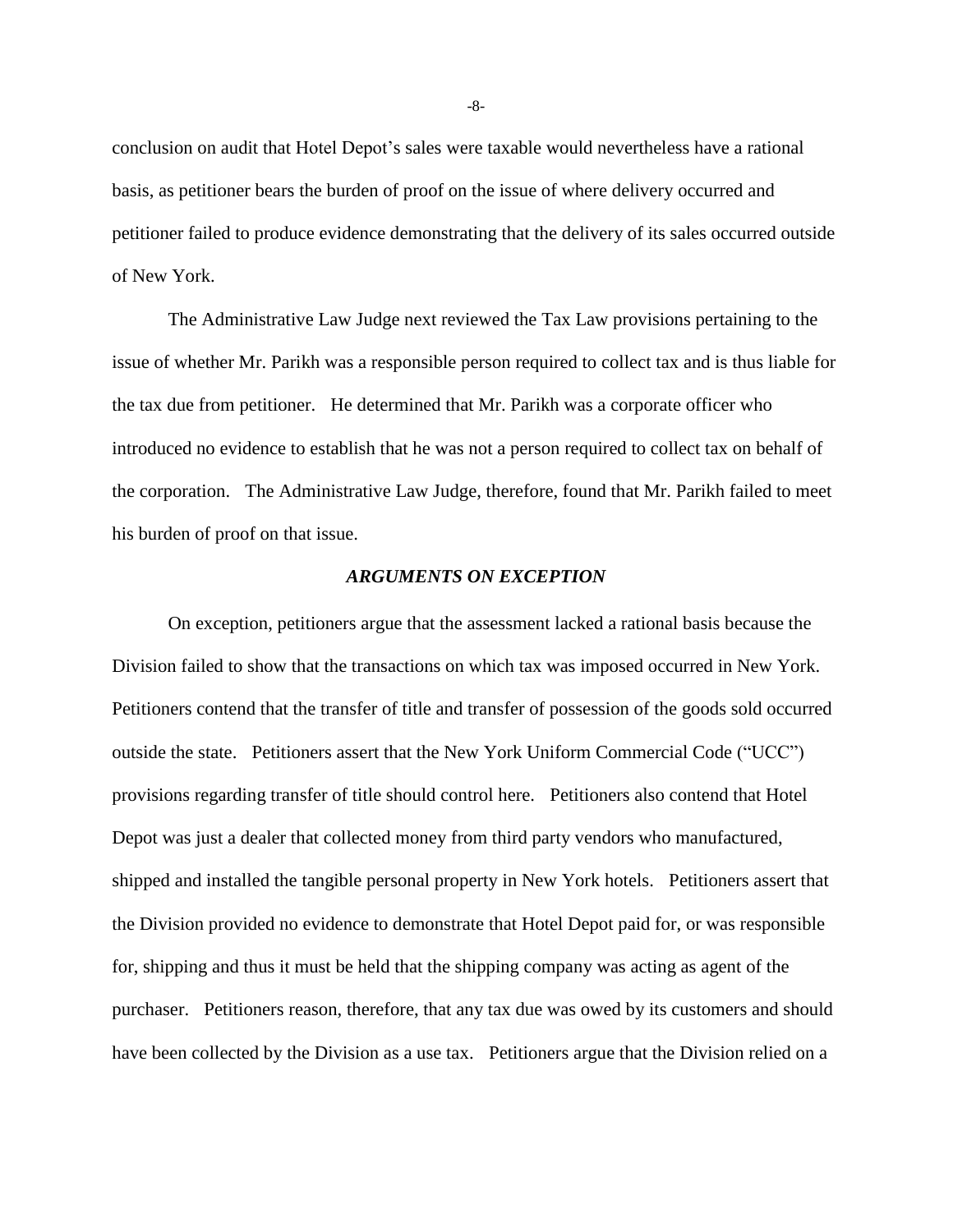flawed audit methodology and the assessment is arbitrary and capricious without shipping documentation.

The Division contends that the Administrative Law Judge properly sustained the notices of determination in the proceeding below. The Division argues that the corporation made sales of hotel furnishings and installation services in New York and that the receipts from those sales were properly subject to New York sales tax. The Division contends that a presumption of correctness attaches to a notice at the time of its issue. The Division argues that petitioners bore the burden of proving by clear and convincing evidence that the sales tax assessment was erroneous. It contends that petitioners, however, submitted no testimonial or documentary evidence at the hearing to meet their respective burdens. Further, in response to petitioners' argument that the UCC requires that Hotel Depot's sales should be presumed to have been out of state, the Division contends that the UCC section cited by petitioners has no factual or legal impact on the situation presented by this matter.

#### *OPINION*

Tax Law § 1105 (a) imposes a sales tax on the "receipts from every retail sale of tangible personal property, except as otherwise provided [in Article 28]." Tax Law § 1105 (c) (3) imposes a sales tax on the receipts from the sale of the installation of tangible personal property, with some exclusions not relevant here. "Receipt" is defined under the Division's regulations as ". . . the amount of the sale price of any property and the charge for any service taxable under articles 28 and 29 of the Tax Law, valued in money, whether received in money or otherwise" (20 NYCRR 526.5 [a]). A "sale" is defined as "[a]ny transfer of title or possession or both, exchange or barter, rental, lease or license to use or consume, conditional or otherwise, in any manner or by any means whatsoever for a consideration, or any agreement therefor, including the

-9-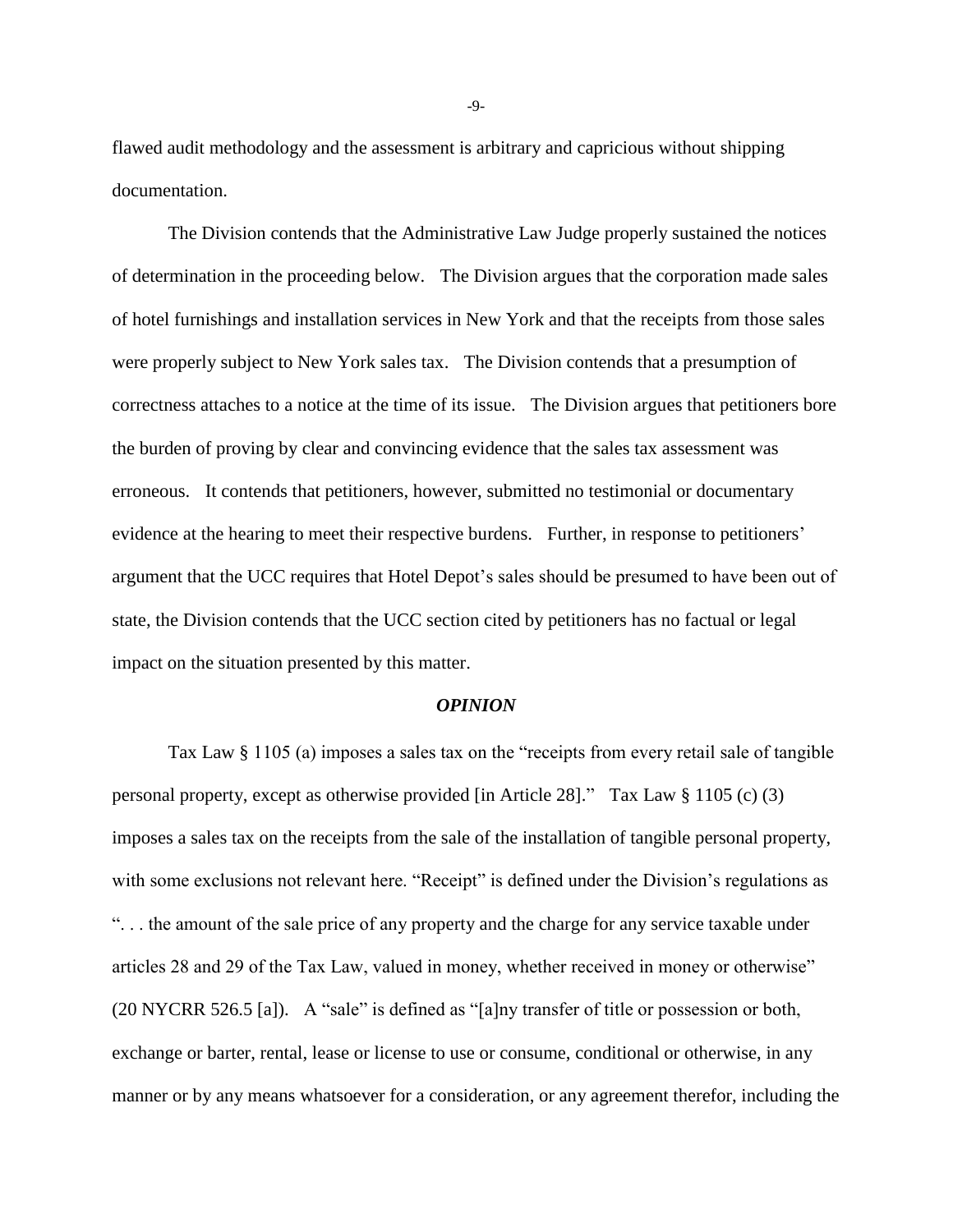rendering of any service, taxable under this article, for a consideration or any agreement therefor" (Tax Law  $\S 1101$  [b] [5]).

Tax Law § 1132 (c) creates a presumption that all receipts for property or services subject to tax under subdivisions (a) through (d) of Tax Law § 1105 are subject to tax and the burden of proving the contrary is borne by the vendor or its customer (20 NYCRR 532.4 [a] [1]; [b] [1]). Moreover, it is well settled that a presumption of correctness attaches to a properly issued statutory notice issued by the Division and the taxpayer bears the burden to prove that the methodology is erroneous and the assessment is incorrect (*Matter of Darman Bldg. Supply Corp. v Mattox*, 106 AD3d 1150 [3d Dept 2013]; *Matter of Blodnick v New York State Tax Commn.*, 124 AD2d 437 [3d Dept 1986] *appeal dismissed* 69 NY2d 608 [1987]).

Petitioner contends that the Division relied on a flawed audit methodology and that the assessment is arbitrary and capricious without shipping documentation. The record establishes that the Division reviewed all the documentation that Hotel Depot provided during the audit, but petitioners seem to argue that the Division was obligated to produce evidence of shipping beyond that which was produced during the audit. Based upon the above precepts, however, it is petitioners here who must come forward in the first instance with evidence to establish errors in either the methodology used in determining the assessment or the assessment itself and we, therefore, reject petitioners' suggestion that the Division had the burden to present evidence of shipping documentation in order to prove the propriety of its assessment (*see Matter of Leogrande v Tax Appeals Trib.*, 187 AD2d 768 [3d Dept 1992], *lv denied* 81 NY2d 704 [1993]; *Matter of Blodnick v New York Tax Commn.*).

Although the Division did not have the burden of proof on any of the issues raised in this matter, the methodology underlying the Division's assessment must be rational to be sustained

-10-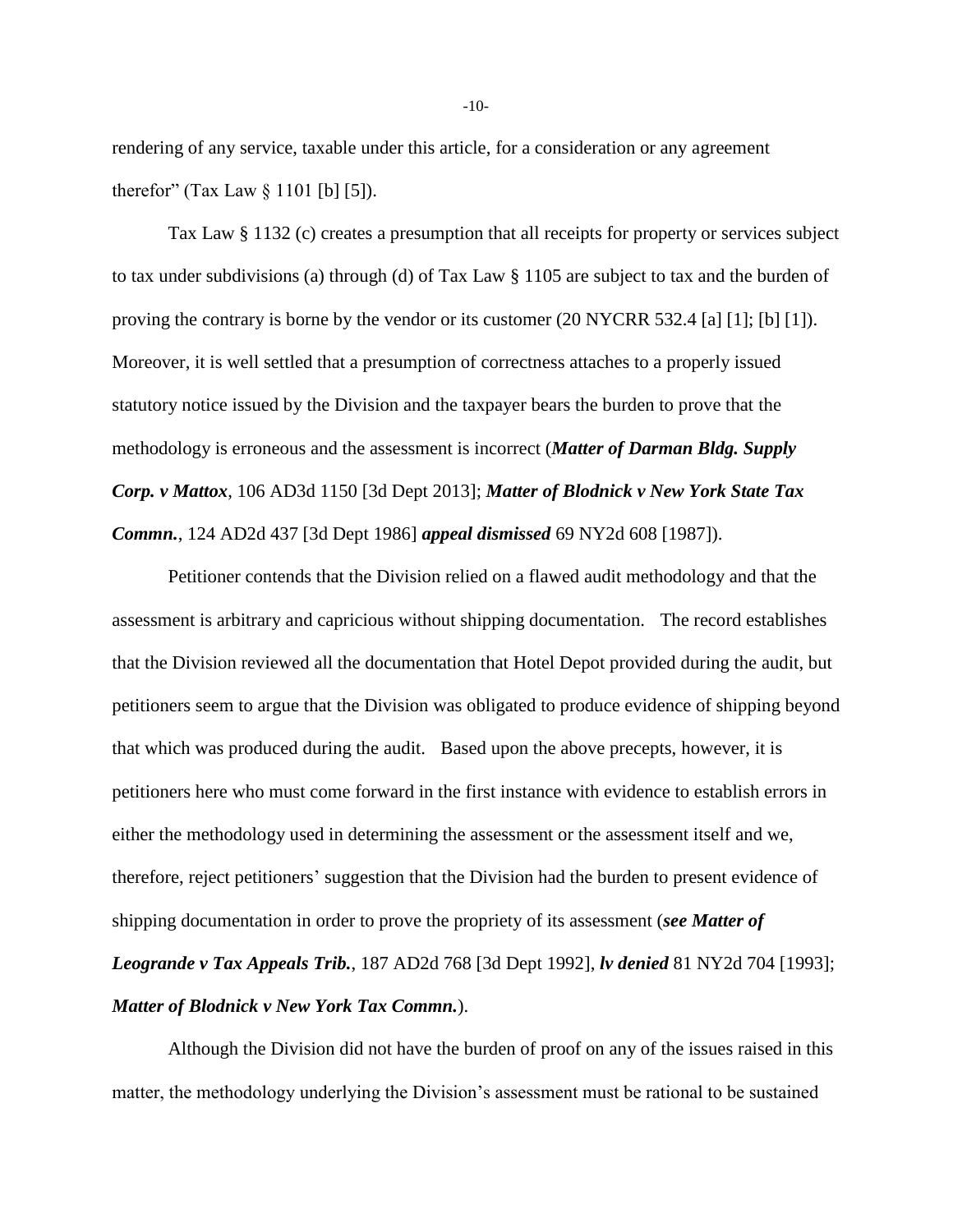upon review (*see Matter of Orvis, Inc.*, Tax Appeals Tribunal, January 14, 1993, *confirmed* 86 NY2d 165 [1995]; *Matter of Atlantic & Hudson Ltd. Partnership*, Tax Appeals Tribunal, January 30, 1992). The presumption of correctness raised by the issuance of the assessment itself provides the rational basis so long as no evidence is introduced challenging the assessment (*id.*). There is no dispute that the transactions under review were taxable. Indeed, petitioners posit that the Division should seek payment of use tax from Hotel Depot's customers in New York. The central question that must be answered here is whether the Division may impose upon this out-of-state taxpayer the obligation to collect sales tax on its receipts for sales and services to New York customers.

Under Article 28 of the Tax Law, a "person required to collect tax" includes every vendor of tangible personal property or services (Tax Law § 1131 [1]). A "vendor" includes "[A] person making sales of tangible personal property or services within the state, the receipts from which are taxed by [Article 28]" (Tax § 1101 [b] [8]). The Division's regulations during the audit period included in the definition of vendor: "[A] person making sales of services, the receipts from which are subject to tax, is a vendor. This may include a person entering this State from outside the State to perform services on property located in this State" (20 NYCRR 526.10 [a] [1] [ii]).

The Division's determination that Hotel Depot was a vendor and, therefore, responsible for the sales tax was based on a detailed audit of Hotel Depot's books and records (*see* finding of fact 10). The Division contends that invoices and other documentation provided by Hotel Depot during the audit demonstrate that it made sales of tangible personal property to New York hotels and was performing installation and measurement services in New York. The invoices showed no sales tax being charged or collected on those sales and services (*see* finding of fact 3). The

-11-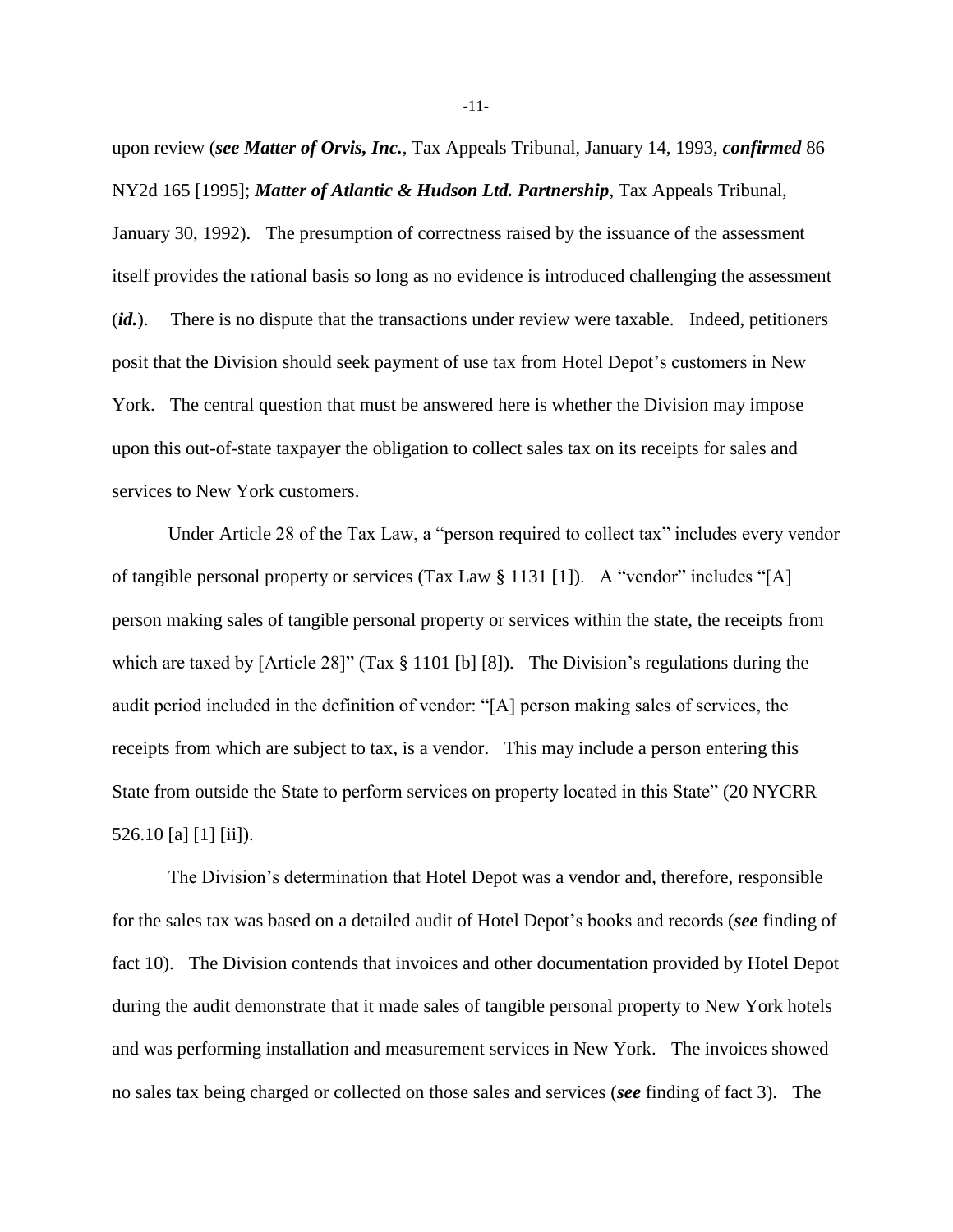Division determined that a total of 1,675 of Hotel Depot's invoices involved taxable sales in New York during the audit period (*see* finding of fact 5). The audit resulted in the subject notices of determination, which were issued after the Division's auditor provided certain credits to Hotel Depot and made adjustments pursuant to the Division's "overlapping audit policy" (*see* finding of fact 6).

The sales tax is a "transactions tax," i.e., liability for the tax occurs at the time of the transaction (*see Matter of D.J.H. Constr. v Chu*, 145 AD2d 716 [3d Dept 1988]. The tax becomes due at the time of transfer of title to or possession of (or both) tangible personal property or at the time of the rendition of a qualified service (20 NYCRR 525.2 [a] [2]). The sales tax is also a "destination tax," that is, the point of delivery or point at which possession is transferred by the vendor to the purchaser, or his designee, controls both the incidence of tax and its rate (20 NYCRR 525.2 [a] [3]). In the absence of evidence to the contrary, it was not irrational for the Division to conclude that the tangible personal property was delivered to the customer at the "ship to" address on the invoice and that Hotel Depot was a vendor responsible for collecting and remitting New York sales tax.

Furthermore, as determined by the Administrative Law Judge, the presence of the "[a]ll taxes and freight will be paid by the customer or the owner to the appropriate authority" notation on the invoices is consistent with the Division's interpretation that Hotel Depot's sales involved delivery to customers in New York and not customer pick-ups in New Jersey (*see* finding of fact 13). Additionally, Hotel Depot's "terms and conditions" for bids for large contracts with New York hotels included terms indicating that the hotel room furnishings sold by Hotel Depot were to be transported by it to the New York hotel in question (*id*.). Finally, the invoices for installation and measurement services evidence activity of Hotel Depot's employees or agents in

-12-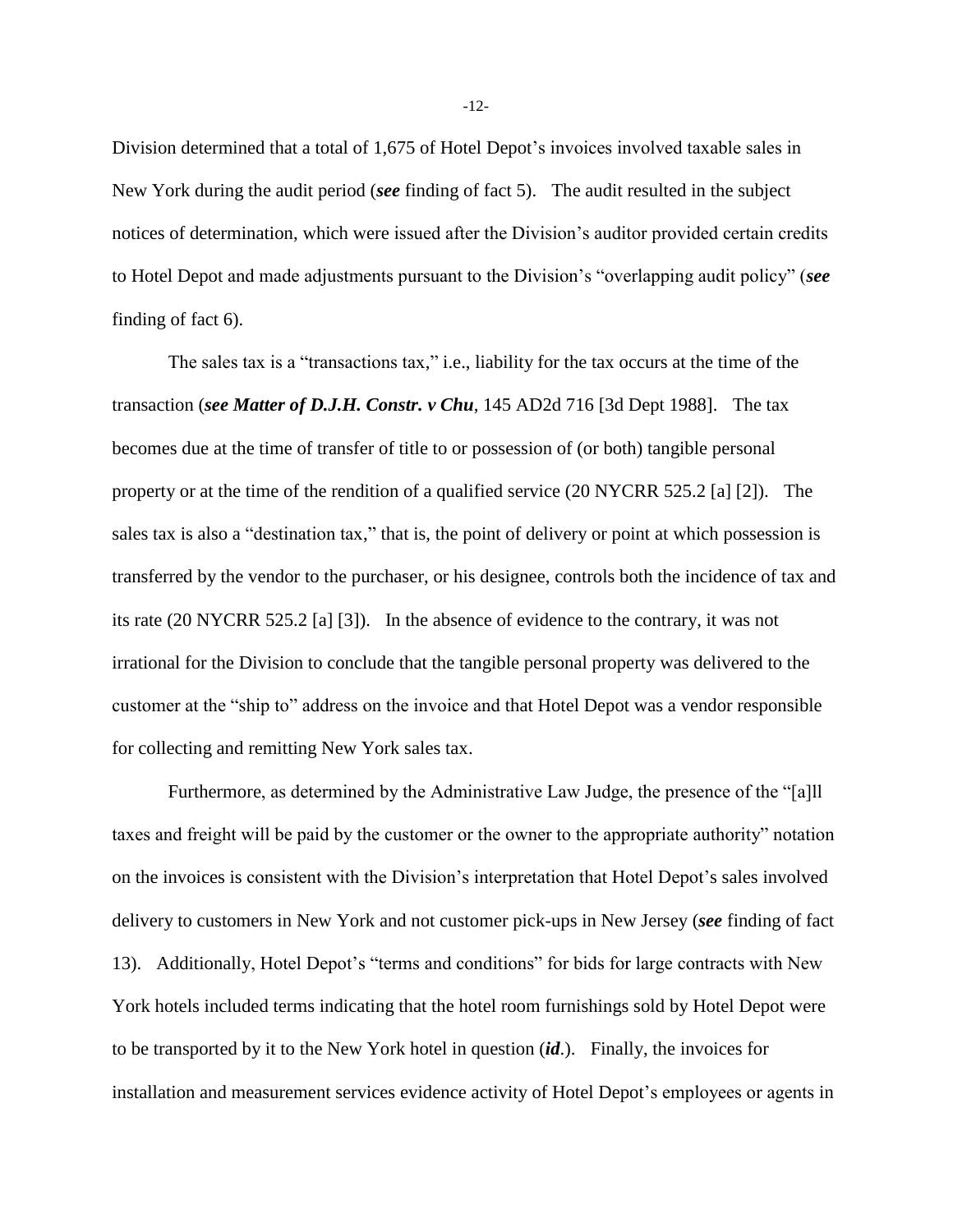the state that provides an additional basis to determine that it was a vendor subject to tax (*see Matter of Orvis Co. v Tax Appeals Trib. of State of N.Y.*, 86 NY2d 165, 180-181 [1995]; 20 NYCRR 526.10 [a] [1] [ii]). Based upon the facts before us and the statute and regulations in place during the audit period, the Division had a rational basis to conclude that Hotel Depot was a vendor required to collect tax on its receipts from sales and services in New York and that the assessment has a rational basis.

Having determined that the Division had a proper basis for issuing the notice, the issue is then whether petitioners sustained their burden to prove, with clear and convincing evidence, that Hotel Depot was not a vendor or that the audit methodology was not reasonably calculated to reflect the taxes due (*Matter of Darman* 106 AD3d at 1151; *Matter of W.T. Grant Co. v Joseph* 2 NY2d 196, 206-07 [1957], *rearg denied* 2 NY2d 992 [1957], *cert denied* 355 US 869 [1957]). The resolution of this issue obviously depends on the facts and circumstances surrounding petitioners' sales in New York.

We note that petitioners have not contested nexus and have provided no proof with respect to the nexus issue. Because petitioners bore the burden on that issue, their failure means that they have abandoned any argument that they might have been able to make about Hotel Depot's contacts with New York (*see Matter of Orvis Co. v Tax Appeals Trib. of State of N.Y.*; *Matter of Stainless, Inc*., Tax Appeals Tribunal, April 1, 1993). Our review of the record indicates that the assessment is based on documentation, largely sales invoices, evidencing a substantial number of transactions between Hotel Depot and New York hotels. Although petitioner offered no evidence at the hearing to establish the manner in which it conducted business, it has presented alternating scenarios of how the goods it sold were transferred to its customers. In the proceeding below, petitioners seemed to argue that the goods were moved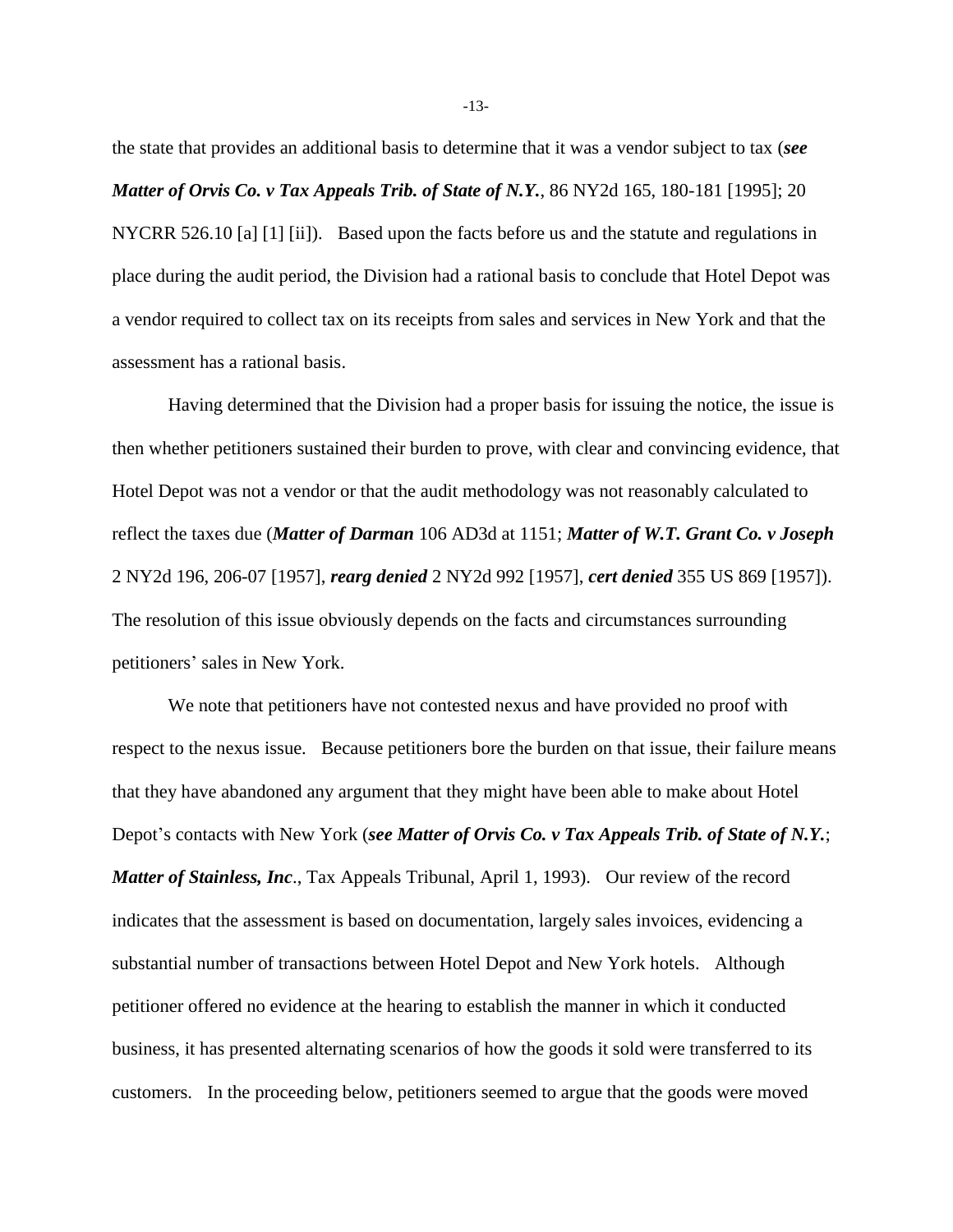from out-of-state manufacturers to Hotel Depot's warehouse in New Jersey, where they were picked up by either the New York hotels or shippers who were the agents of the hotels. On exception, petitioners argue that it was, merely, a "clearing exchange" or broker and that the goods were shipped from out-of-state manufacturers or third-party vendors directly to the hotels and that petitioner never had possession of the property it sold. Petitioners provided no evidence to support either scenario. They failed to provide evidence on how goods were shipped and evidence on payments made for freight and delivery charges in response to a request by the auditor (*see* finding of fact 4). Likewise, they failed to rebut the documentation obtained during the audit indicating that Hotel Depot delivered, or arranged to have delivered, the goods to hotels in the State. Petitioners rely on UCC  $\S$  2-401 (3) (b) in support of their position.<sup>3</sup> For the reasons stated above, however, we agree with the conclusion of the Administrative Law Judge that we are properly guided by the Tax Law and regulations and that the UCC provision relied upon by petitioners is inapplicable to the issues in this proceeding. Petitioners further argue that the facts in this proceeding are analogous to those in *Matter of Bloomingdale Bros v Chu*, 70 NY2d 218, 222 [1987] and that we should follow the holding in that case. In *Bloomingdale*, the question was whether a non-New York resident's out-of-state purchase of a gift from an out-of-state store that also does business in New York is a transaction subject to New York State sales tax solely because, at the customer's request, the store arranges to have the gift delivered by common carrier to the ultimate intended recipient of the gift in New York. The court held that, in such circumstances, the transaction must be deemed to have occurred solely outside New York and that New York sales tax was inapplicable. In *Bloomingdale*, the vendor

 $\overline{a}$ 

-14-

<sup>3</sup> UCC § 2-401 (3) (b) provides: "(3) Unless otherwise explicitly agreed where delivery is to be made without moving the goods . . . (b) if the goods are at the time of contracting already identified and no documents are to be delivered title passes at the time and place of contracting."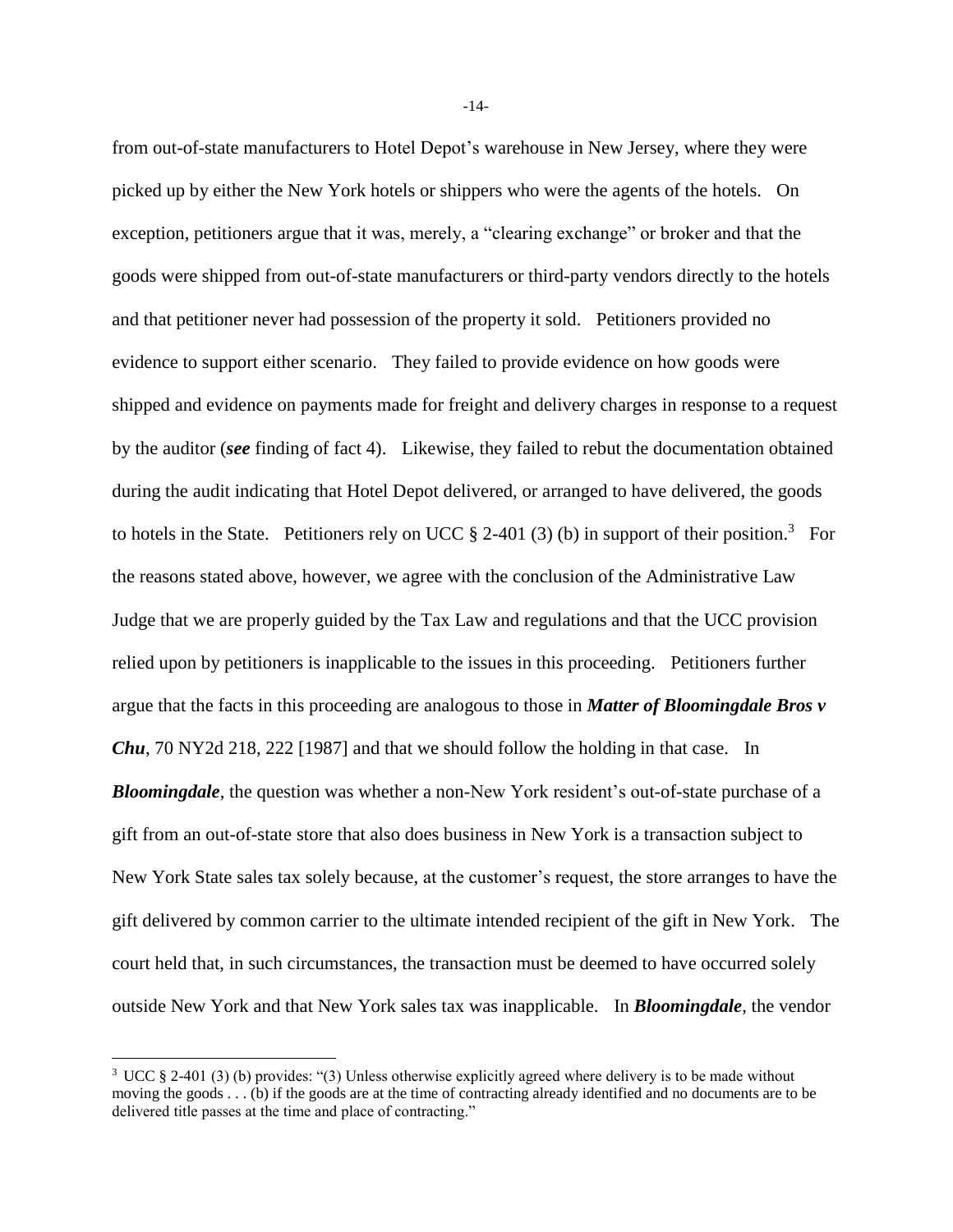and purchaser were both situated outside the state. The ultimate recipient of the gift was located in New York. In contrast, the invoices in this proceeding demonstrate that petitioner contracted to sell tangible personal property and services directly to hotels in New York, which were the ultimate recipients of the property and services. As such, we find that the facts in this proceeding are inapposite to those in *Bloomingdale*.

In addition to failing to submit evidence on the factual details regarding its sale of tangible personal property, including shipping documentation and payments for shipping, petitioners have failed to come forward with witness testimony or documentary evidence regarding its sales of installation and measurement services in the State. Petitioners have not established how Hotel Depot arranged for the installation and measurement services, and they have not quantified the number of times the services were performed during the audit period or by whom they were performed. Such sales make Hotel Depot a vendor subject to assessment pursuant to tax regulation 20 NYCRR 526.10 (a) (1) (ii) (*see also Matter of Orvis Co.*, 86 NY2d at 180-181).

Petitioners' failure to establish the facts and present evidence about Hotel Depot's activities in New York means that we must decide that petitioners failed to meet their burden to prove that the audit methodology was flawed (*Matter of Darman*, 106 AD3d at 1151; *Matter of Stainless, Inc.*). Thus, we conclude that Hotel Depot was a vendor within the meaning of Tax Law  $\S 1101$  (b) (8) and regulation 20 NYCRR 526.10 (a) (1) (ii) for the periods at issue and that its receipts for property and services were properly subject to tax.

Accordingly, it is ORDERED, ADJUDGED and DECREED that:

- 1. The exception of Hotel Depot, Inc. and Dipesh Parikh is denied;
- 2. The determination of the Administrative Law Judge is affirmed;

-15-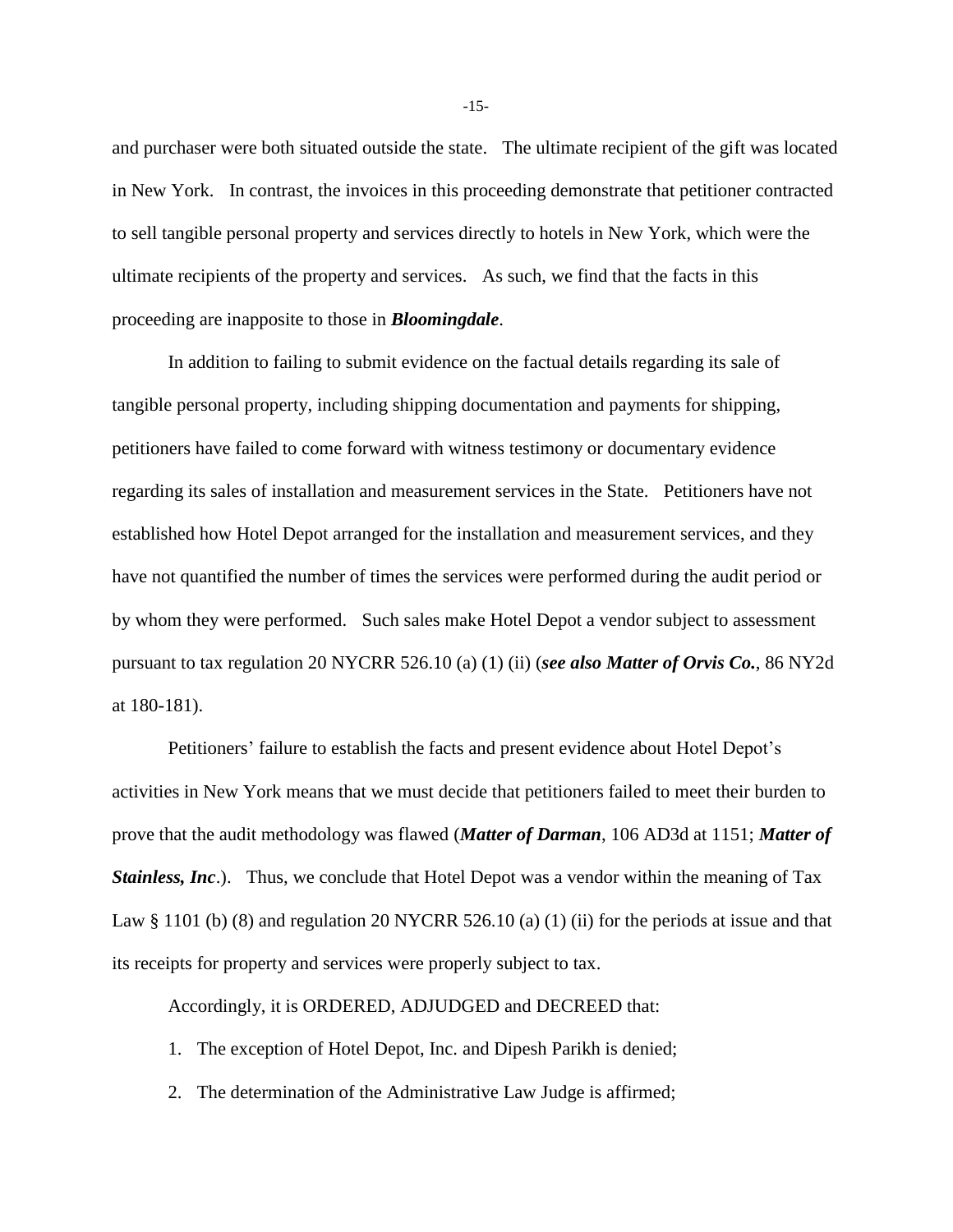3. The petitions of Hotel Depot, Inc. and Dipesh Parikh are denied; and

4. The notices of determination dated September 18, 2015 and September 21, 2015 are sustained.